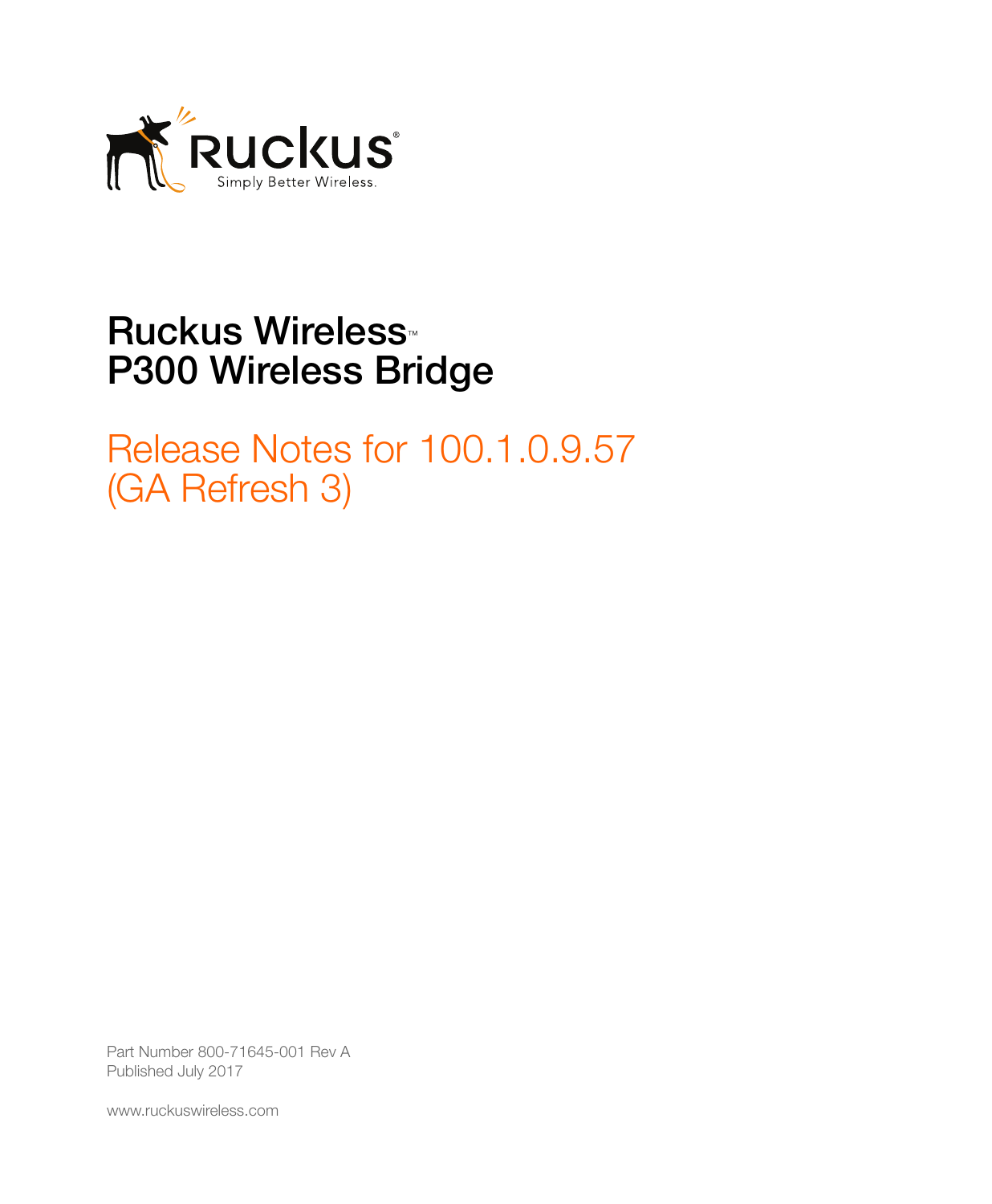### <span id="page-1-0"></span>Copyright Notice and Proprietary Information

Copyright 2017. Ruckus Wireless, Inc. All rights reserved.

No part of this documentation may be reproduced, transmitted, or translated, in any form or by any means, electronic, mechanical, manual, optical, or otherwise, without prior written permission of Ruckus Wireless, Inc. ("Ruckus Wireless"), or as expressly provided by under license from Ruckus Wireless.

#### Destination Control Statement

Technical data contained in this publication may be subject to the export control laws of the United States of America. Disclosure to nationals of other countries contrary to United States law is prohibited. It is the reader's responsibility to determine the applicable regulations and to comply with them.

#### **Disclaimer**

THIS DOCUMENTATION AND ALL INFORMATION CONTAINED HEREIN ("MATERIAL") IS PROVIDED FOR GENERAL INFORMATION PURPOSES ONLY. RUCKUS AND ITS LICENSORS MAKE NO WARRANTY OF ANY KIND, EXPRESS OR IMPLIED, WITH REGARD TO THE MATERIAL, INCLUDING, BUT NOT LIMITED TO, THE IMPLIED WARRANTIES OF MERCHANTABILITY, NON-INFRINGEMENT AND FITNESS FOR A PARTICULAR PURPOSE, OR THAT THE MATERIAL IS ERROR-FREE, ACCURATE OR RELIABLE. RUCKUS RESERVES THE RIGHT TO MAKE CHANGES OR UPDATES TO THE MATERIAL AT ANY TIME.

#### Limitation of Liability

IN NO EVENT SHALL RUCKUS BE LIABLE FOR ANY DIRECT, INDIRECT, INCIDENTAL, SPECIAL OR CONSEQUEN-TIAL DAMAGES, OR DAMAGES FOR LOSS OF PROFITS, REVENUE, DATA OR USE, INCURRED BY YOU OR ANY THIRD PARTY, WHETHER IN AN ACTION IN CONTRACT OR TORT, ARISING FROM YOUR ACCESS TO, OR USE OF, THE MATERIAL.

#### **Trademarks**

Ruckus Wireless, Ruckus, the bark logo, ZoneFlex, FlexMaster, ZoneDirector, SmartMesh, ChannelFly, SmartCell, Dynamic PSK, and Simply Better Wireless are trademarks of Ruckus Wireless, Inc. in the United States and other countries. All other product or company names may be trademarks of their respective owners.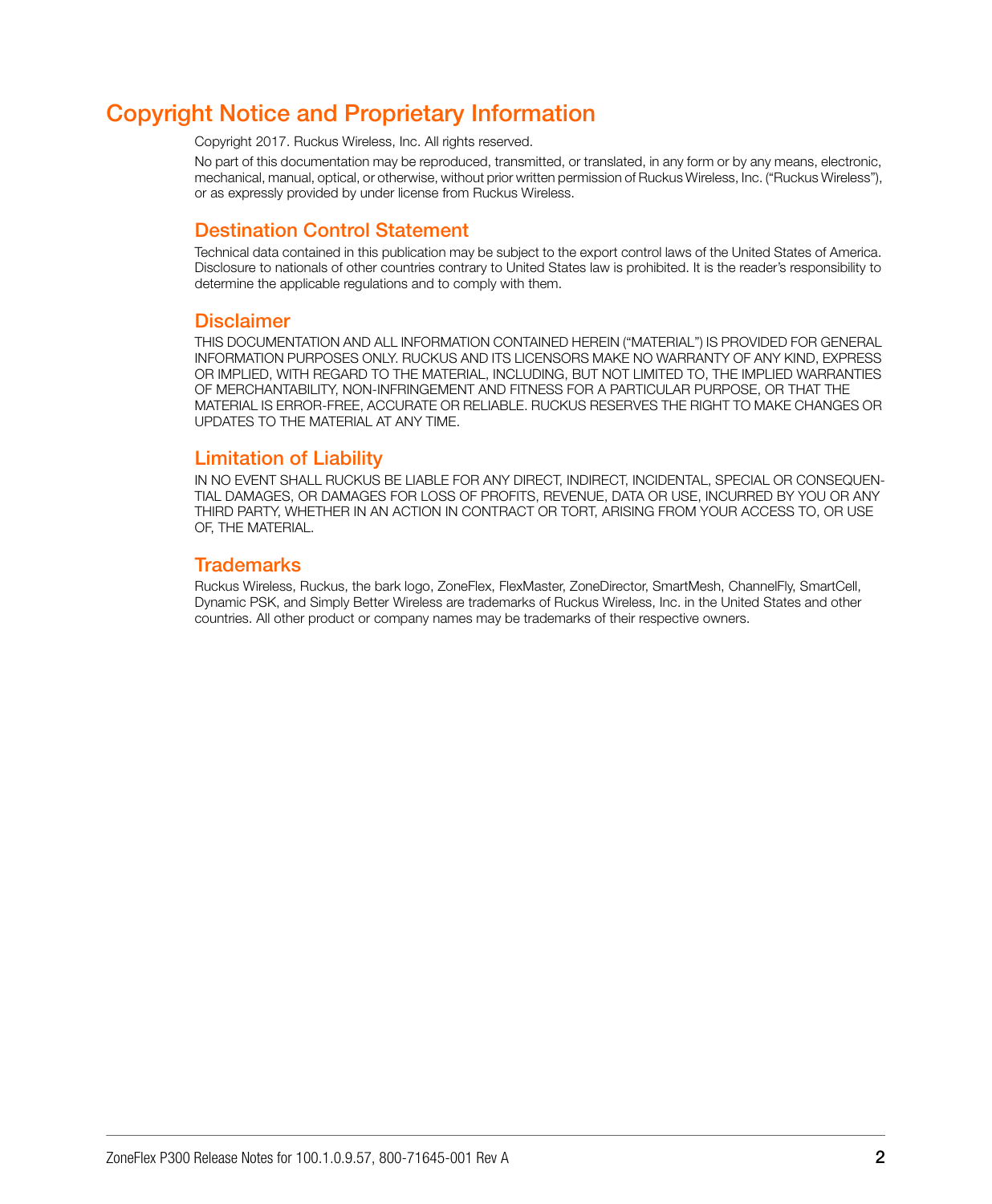## **Contents**

### [Copyright Notice and Proprietary Information](#page-1-0)

|  | 1 About This Document  |
|--|------------------------|
|  |                        |
|  |                        |
|  | 2 Release 100.1.0.9.57 |
|  |                        |
|  |                        |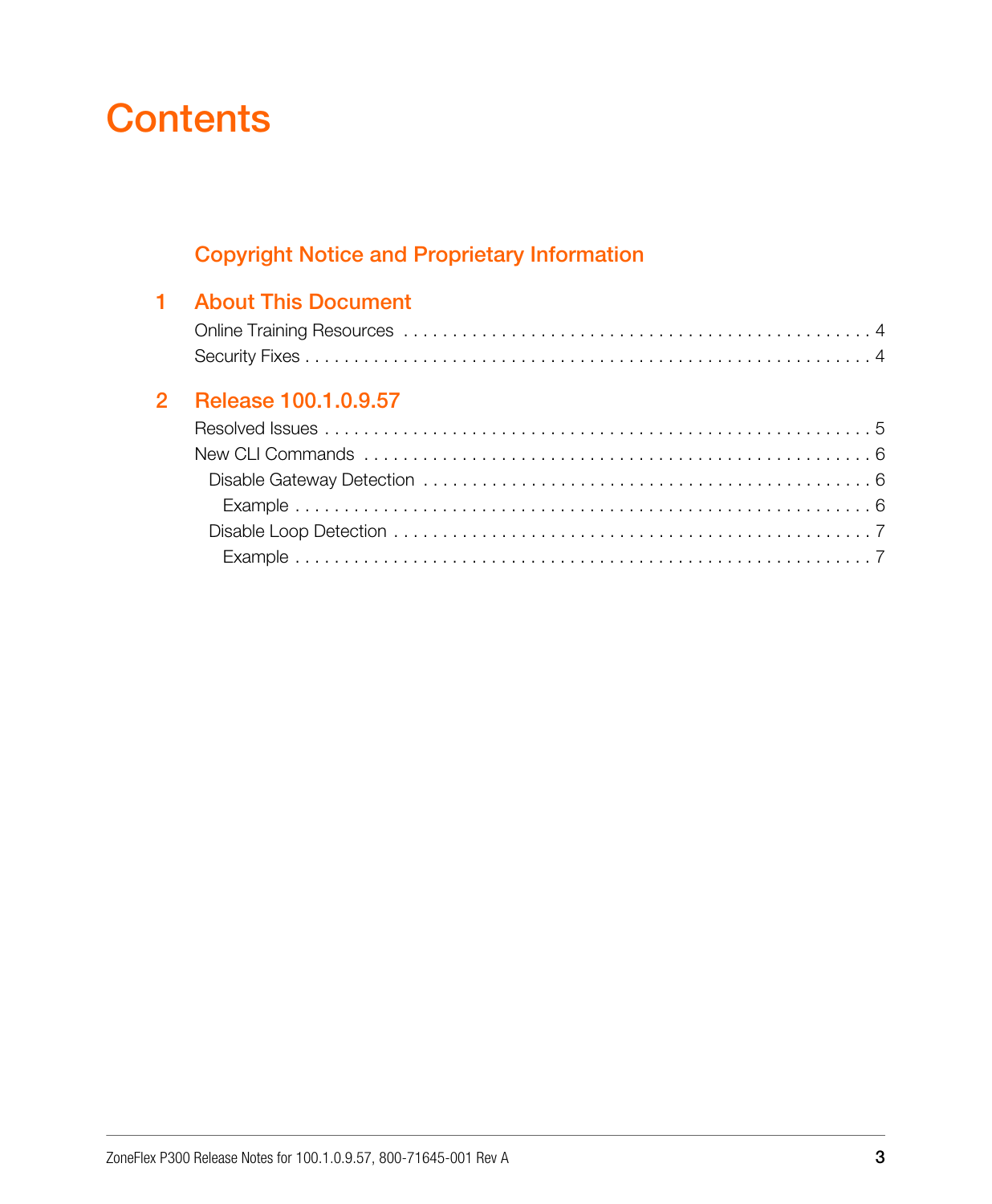# <span id="page-3-0"></span>**About This Document**

This document provides release information on Ruckus Wireless P300 802.11ac Point-to-Point Outdoor Wireless Bridge base image 100.1.0.9.57, and includes new features, enhancements, known issues, caveats, workarounds, upgrade details and interoperability information.

Note: This document only covers the Ruckus Wireless P300 Bridge only. For FlexMaster release information, please refer to the FlexMaster Release Notes.

## <span id="page-3-1"></span>Online Training Resources

To access a variety of online Ruckus Wireless training modules, including free introductory courses to wireless networking essentials, site surveys, and Ruckus Wireless products, visit the Ruckus Wireless Training Portal at

https://training.ruckuswireless.com

## <span id="page-3-2"></span>Security Fixes

Note: For a list of recent security fixes, please refer to the Security Bulletins section of

http://www.ruckuswireless.com/security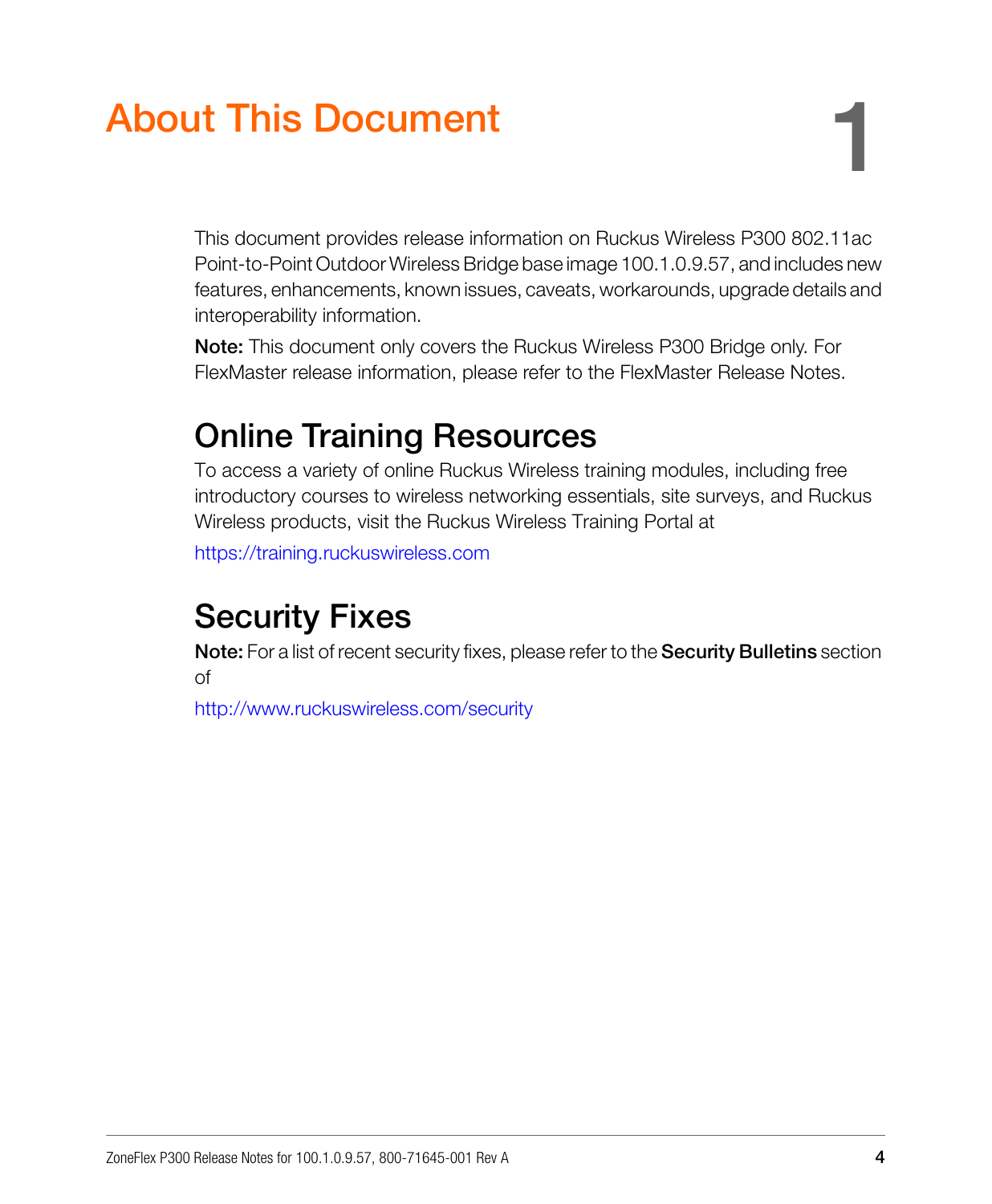# <span id="page-4-0"></span>2 Release 100.1.0.9.57

This section lists the bug fixes, resolved issues, and any known caveats or limitations in this release (P300 Release 100.1.0.9.57) which have not been previously identified in prior releases.

Please refer to previous Release Notes documents for previously documented bugs and resolved issues.

## <span id="page-4-1"></span>Resolved Issues

- This release adds support for passing STP (Spanning Tree Protocol) and LACP (Link Aggregation Control Protocol) packets over P300 bridge links. [FR-2127]
- Resolved an issue that could cause P300 Non-Root Bridge to be unable to establish a link to the Root Bridge if it is able to reach a local gateway through its Ethernet port. [FR-2225]
- Resolved an issue where the remote P300 fails to establish a second link if it is able to reach a local gateway through its Ethernet port when attempting to connect a second P300 pair linking two locations. [FR-2011]
- Added a warning message informing the user that the SpeedFlex tool built into the P300 UI is unable to accurately measure the maximum throughput speed due to CPU limitations, and therefore users should use SpeedFlex to verify connectivity only, or to use an external platform to run speed testing. [FR-2706]
- Resolved an issue that could result in poor throughput performance based on SpeedFlex testing when Management VLAN and Rate Limiting were enabled. [ER-4978]
- Upgraded OpenSSL and dropbear versions to apply the latest fixes to address security vulnerabilities. [FR-2220, AP-5591]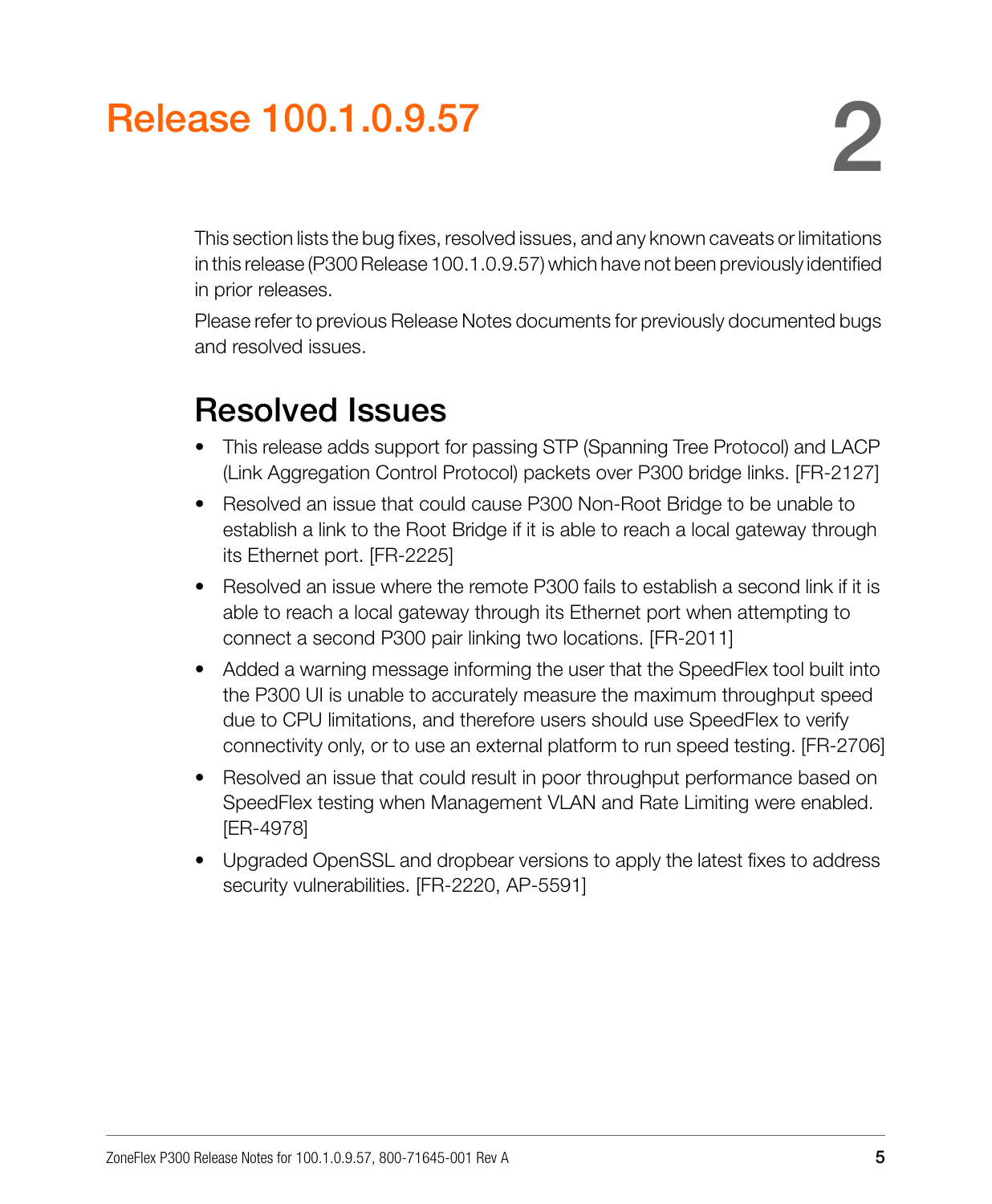## <span id="page-5-0"></span>New CLI Commands

The following new commands are available to support the new/changed features above. Both (gateway detection and loop detection) should be disabled for STP and LACP scenarios.

NOTE: Once LACP is enabled on the switch, you will be unable to manage the AP through the web interface or SSH. Therefore, if using LACP, be sure to complete all AP configuration steps prior to enabling LACP on the switch as the final step.

### <span id="page-5-1"></span>Disable Gateway Detection

Disabling Mesh gateway detection can be useful in situations where the customer wants to deploy P300s with the gateway located on the NRB side. In the original mesh implementation, if a MAP detects the gateway through its Ethernet port, it will disconnect its uplink connection. Use this command to disable the mesh gateway detection mechanism on the NRB side to support this scenario.

### <span id="page-5-2"></span>Example

```
Usage: set meshcfg {ssid|passphrase} "<value>"
                  use meshcfg for mesh config recovery
                  {loop_detect} <enable / disable>
                  {gw_detect} <enable / disable>
             use meshcfg to manual configure mesh related parameters
                  {ssid|passphrase} can be used as mesh link 
configuration recovery
                  for manual mesh provisioning, use 'set meshprov'
rkscli: set meshcfg gw_detect enable
OK
```

```
rkscli: get meshcfg
Gateway Detection Timeout: 30
No ethernet neighbor communication Status: Disabled
Loop Detection Status: Disabled
Gateway Detection Status: Enabled
OK
```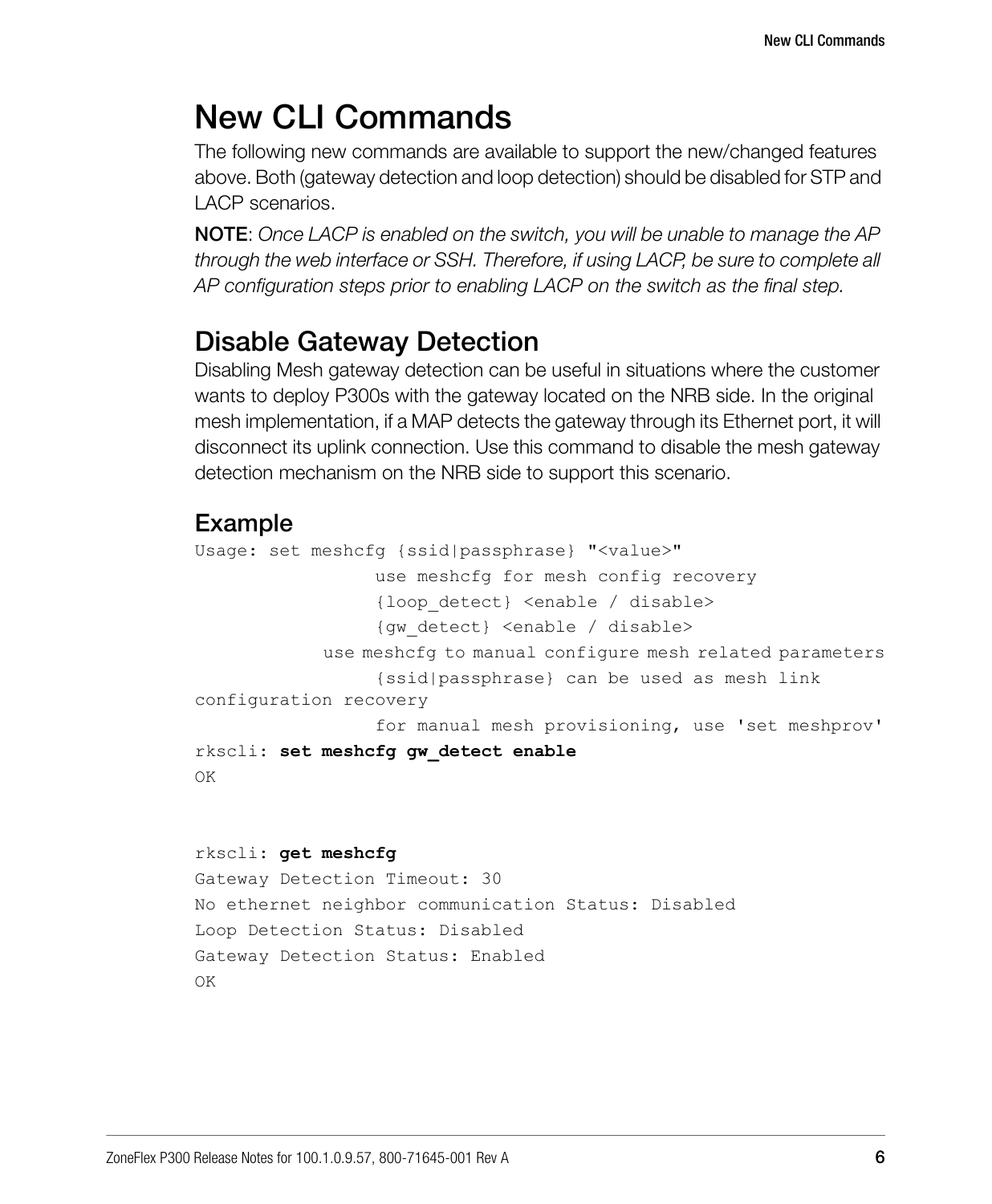### <span id="page-6-0"></span>Disable Loop Detection

Disabling loop detection features can be useful in situations where the customer wants to install an additional pair of P300 bridges for redundancy. The original Ruckus mesh loop detection mechanism will prevent Spanning Tree Protocol (STP) from working properly. Although redundancy can still be achieved, some customers prefer to rely on STP to make the decisions. To support this scenario, a new AP CLI command allows customers to disable all P300 loop detection mechanisms in both the RB and NRB.

Use the following command to disable the following features for loop detection:

- Disable mesh eBeacon
- Disable loop guard in bridge
- Disable STP filter in mesh WLAN interface

#### <span id="page-6-1"></span>Example

rkscli: **set meshcfg loop\_detect disable** OK

```
rkscli: get meshcfg
Gateway Detection Timeout: 30
No ethernet neighbor communication Status: Disabled
Loop Detection Status: Disabled
Gateway Detection Status: Enabled
OK
```